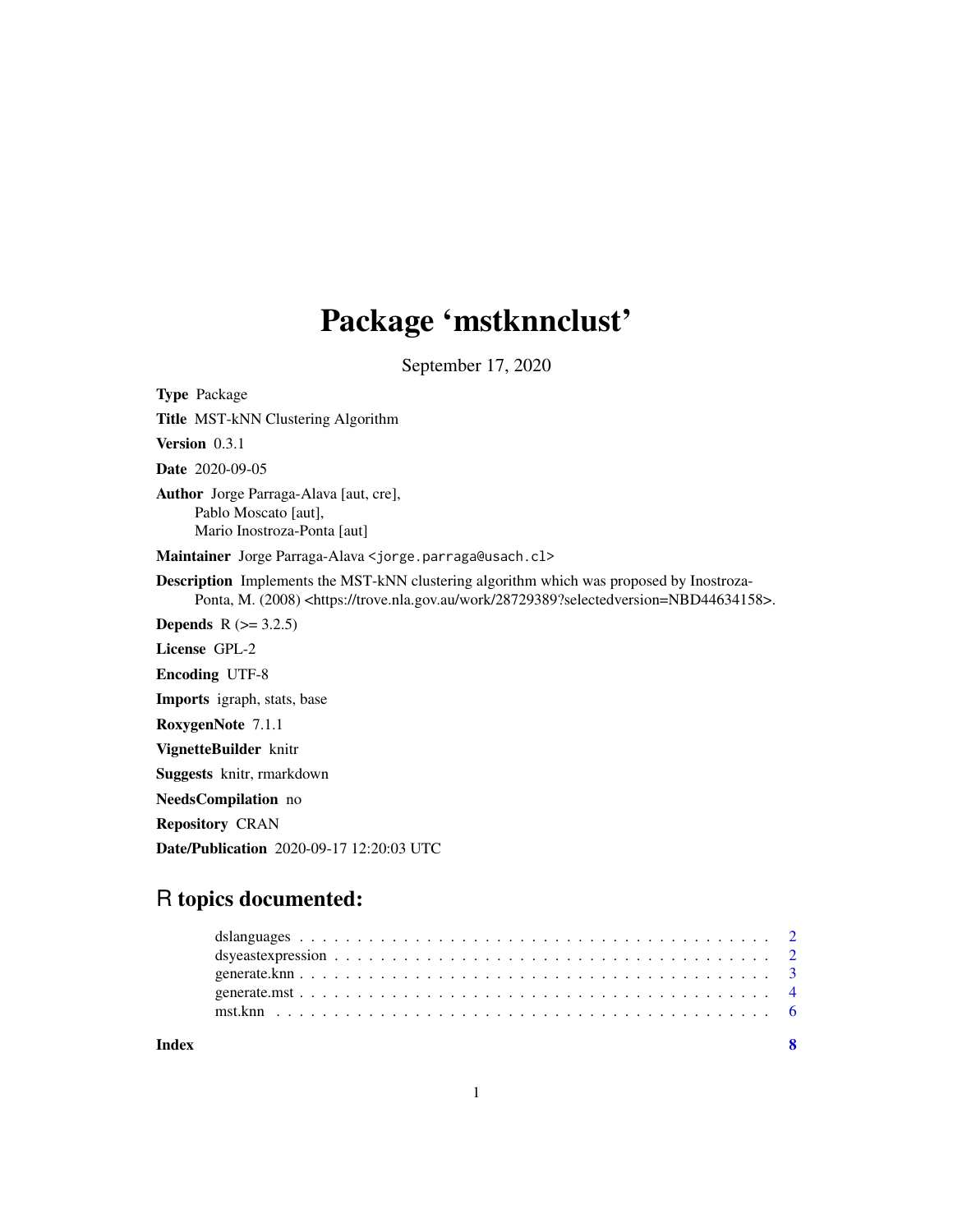<span id="page-1-0"></span>

#### Description

It contains the distances between 84 Indo-European languages based on the mean percent difference in cognacy, using the 200 Swadesh words.

#### Usage

data(dslanguages)

# Format

An data frame with 84 rows and 84 columns containing a distance matrix.

# Details

Once the data set is loaded, it can be accessed as an object of class dataframe called dslanguages.

# References

Dyen, I., Kruskal, J., and Black, P. (1992). An indoeuropean classification: A lexicostatistical experiment. Transactions of the American Philosophical Society. 82, (5).

dsyeastexpression *Budding Yeast dataset*

#### Description

It contains the expression levels of 2467 genes on 79 samples corresponding to 8 different experiments of the budding yeast: alpha factor (18 samples), cdc15 (15 samples), cold shock (4 samples), diauxic shift (7 samples), DTT shock (4 samples), elutriation (14 samples), heat shock (6 samples) and sporulation (11 samples).

### Usage

```
data(dsyeastexpression)
```
# Format

An data frame with 2467 rows and 79 columns.

# Details

Once the data set is loaded, it can be accessed as an object of class dataframe called dsyeastexpression.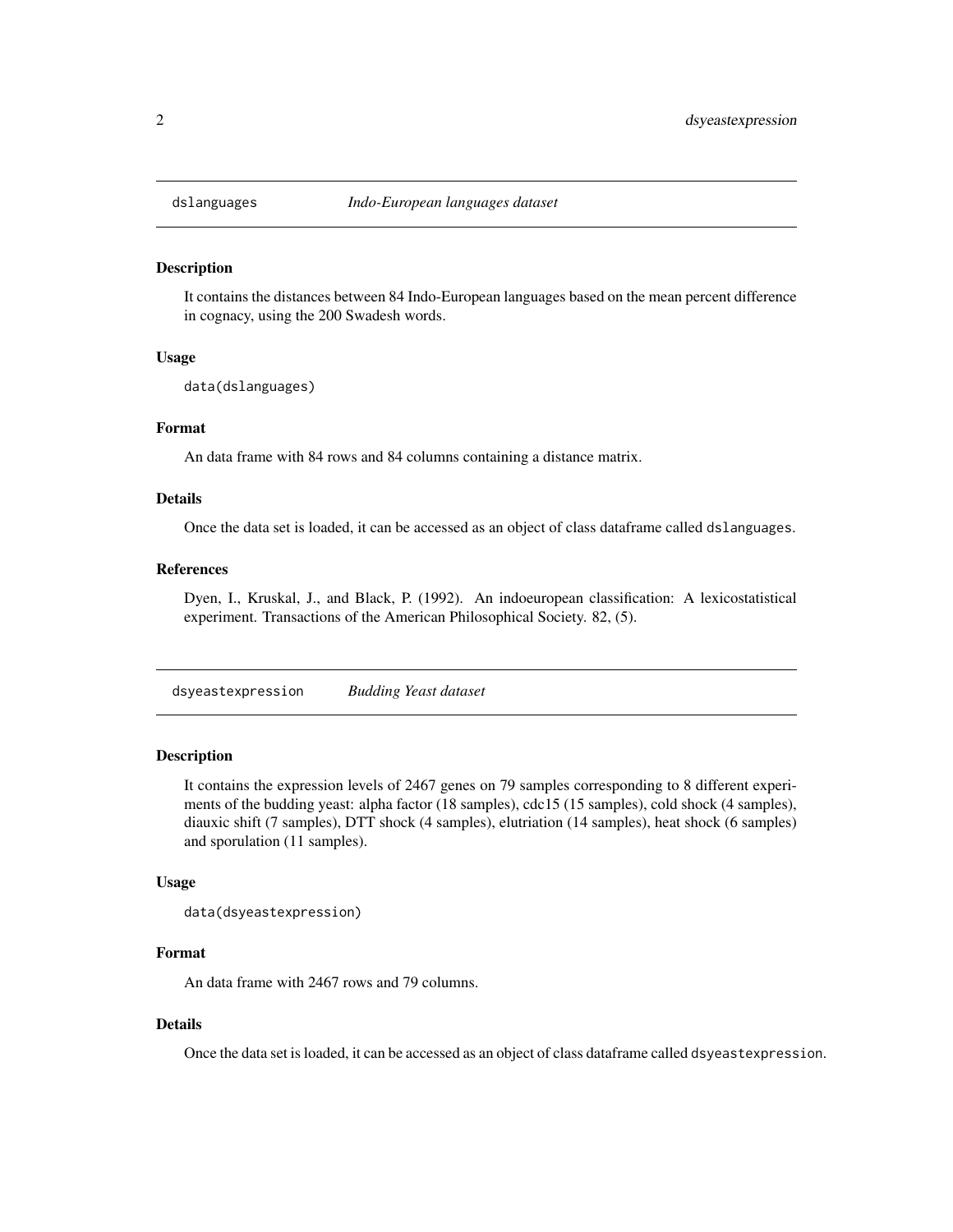# <span id="page-2-0"></span>generate.knn 3

# Source

<https://www.pnas.org/content/suppl/1998/12/08/95.25.14863.DC1/3917data.xls>

#### References

M. B. Eisen, P. T. Spellman, P. O. Brown, and D. Botstein. (1998). Cluster analysis and display of genome-wideexpression patterns.Proceedings of the National Academy of Sciences, 95(25):14863–14868

generate.knn *Generates a kNN graph*

# Description

This function generates the *k*-Nearest Neighbors (kNN) graph which is a subgraph contains edges between nodes if, and only if, they are one of the *k* nearest neighbors considering the edges costs (distances). Each node represents an object of the complete graph.

# Usage

generate.knn(edges.complete.graph, suggested.k)

# Arguments

| edges.complete.graph |                                                                                                                                                                             |
|----------------------|-----------------------------------------------------------------------------------------------------------------------------------------------------------------------------|
|                      | A object of class "data.frame" with three columns ( <i>object_i, object_j, d_ij</i> ) rep-<br>resenting the distance $d_{ij}$ between <i>object_i</i> and <i>object_j</i> . |
| suggested.k          | It is an optional argument. A numeric value representing the suggested number<br>of k-nearest neighbors to consider to generate the kNN graph.                              |

# Details

During its generation, the *k* value is automatically determined by the definition:

 $k = min|\ln(|nodes_list|)|; mink|kNN is connected; suggested.k$ 

If *suggested.k* parameter is not provided, it is not considered by the definition.

# Value

A list with the elements

edges.knn.graph

|           | A object of class "data.frame" with three columns ( <i>object_i, object_j, d_ij</i> ) rep-<br>resenting the $d_i$ is between <i>object</i> i and <i>object</i> j that are part of the kNN graph. |
|-----------|--------------------------------------------------------------------------------------------------------------------------------------------------------------------------------------------------|
| knn.graph | A object of class "igraph" which is the k-Nearest Neighbors (kNN) graph gen-<br>erated.                                                                                                          |
| k         | The k value determined by the definition.                                                                                                                                                        |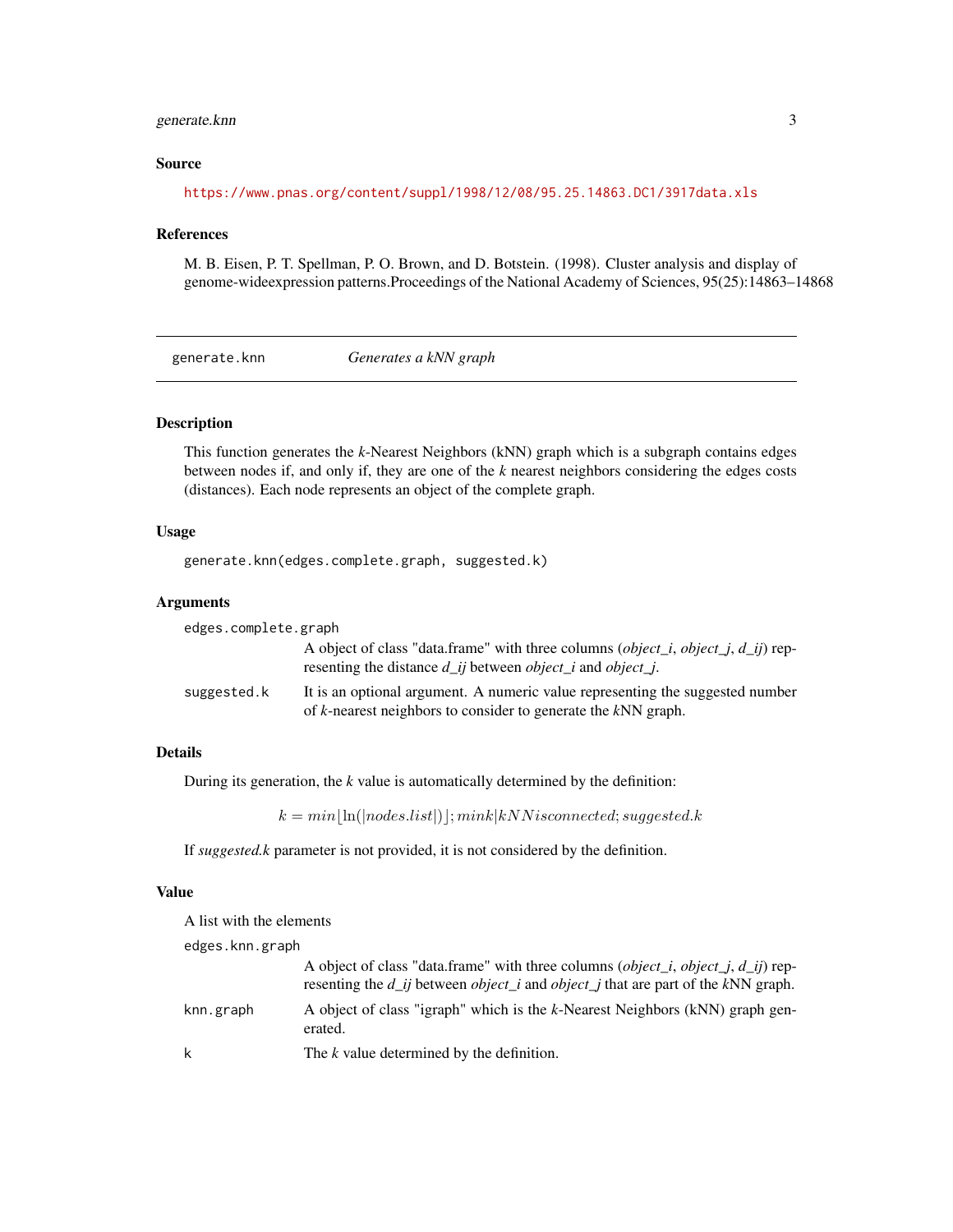#### <span id="page-3-0"></span>Author(s)

Mario Inostroza-Ponta, Jorge Parraga-Alava, Pablo Moscato

#### Examples

```
set.seed(1987)
##Generates a data matrix of dimension 50X13
n=50; m=13
x \le - matrix(runif(n*m, min = -5, max = 10), nrow=n, ncol=m)
##Computes a distance matrix of x.
library("stats")
d <- base::as.matrix(stats::dist(x, method="euclidean"))
##Generates complete graph (CG) without suggested.k parameter
cg <- generate.complete.graph(1:nrow(x),d)
##Generates kNN graph
knn <- generate.knn(cg)
##Visualizing kNN graph
plot(knn$knn.graph,
main=paste("kNN \n k=", knn$k, sep=""))
##Generates complete graph (CG) with suggested.k parameter
cg <- generate.complete.graph(1:nrow(x),d)
##Generates kNN graph
knn <- generate.knn(cg, suggested.k=4)
##Visualizing kNN graph
plot(knn$knn.graph,
main=paste("kNN \n k=", knn$k, sep=""))
```
generate.mst *Generates a MST graph*

# Description

This function generates the Minimal Spanning Tree (MST) graph which is a connected and acyclic subgraph contains all the nodes of the complete graph (CG) and whose edges sum (distances) has minimum costs. Each node represents an object of the complete graph.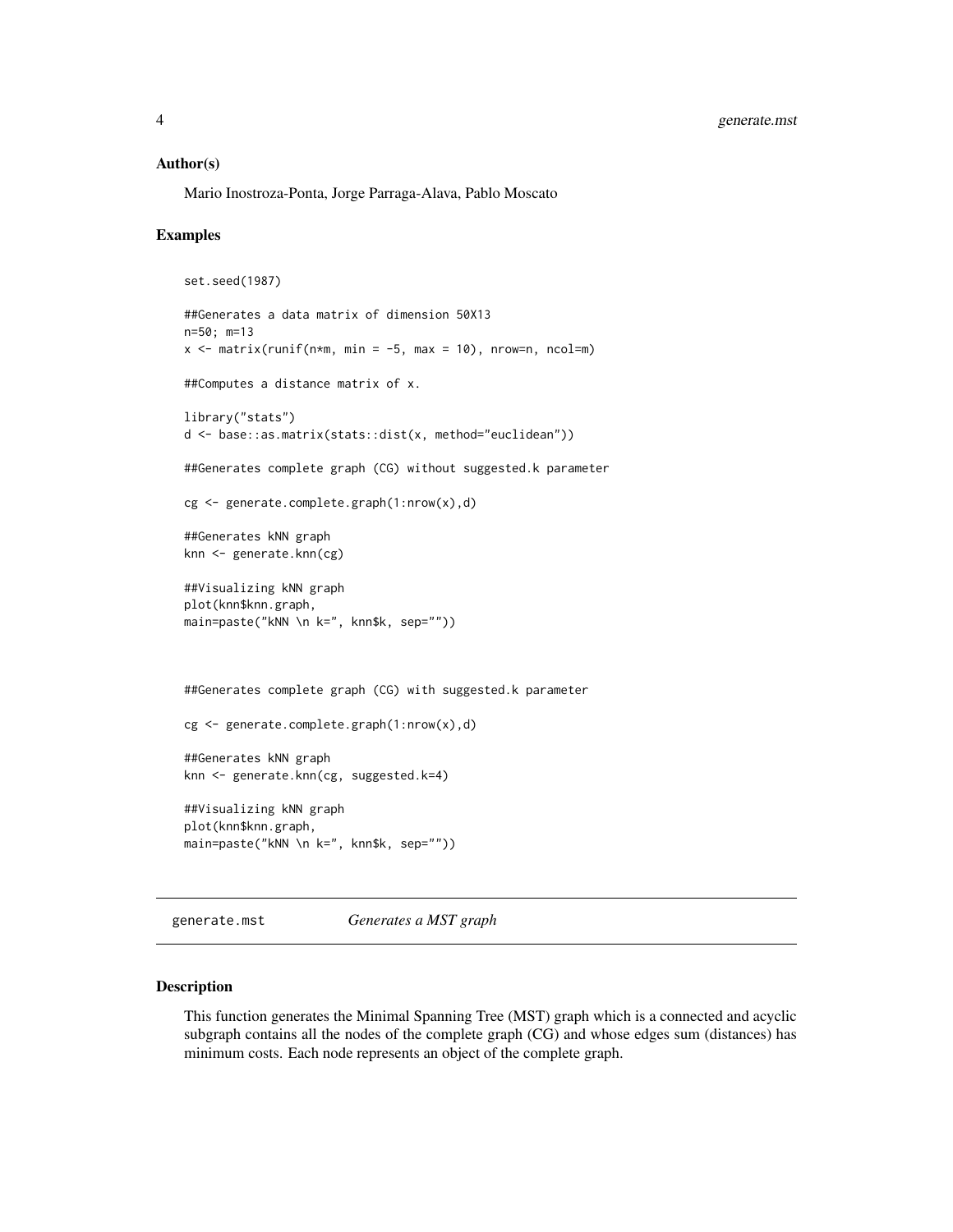# generate.mst 5

# Usage

generate.mst(edges.complete.graph)

## Arguments

edges.complete.graph

A object of class "data.frame" with three columns (*object\_i*, *object\_j*, *d\_ij*) representing the distance *d\_ij* between *object i* and *object j* of the complete graph.

# Details

Generation of MST graph is performed using the Prim's algorithm.

#### Value

A list with the elements

edges.mst.graph

|           | A object of class "data.frame" with three columns ( <i>object_i, object_j, d_ij</i> ) rep-<br>resenting the distance d ij between object i and object j that are part of the MST<br>graph. |
|-----------|--------------------------------------------------------------------------------------------------------------------------------------------------------------------------------------------|
| mst.graph | A object of class "igraph" which is the Minimal Spanning Tree (MST) graph<br>generated.                                                                                                    |

# Author(s)

Mario Inostroza-Ponta, Jorge Parraga-Alava, Pablo Moscato

#### References

Prim, R.C. (1957). *Shortest connection networks and some generalizations*. Bell System Technical Journal, 37 1389-1401.

Ignatenkov, E. (2015). *Minimum Spanning Tree (MST) for some graph using Prim's MST algorithm*. Stanford University course on Coursera.

# Examples

```
set.seed(1987)
```
##Generates a data matrix of dimension 50X13 n=50; m=13  $x \le -$  matrix(runif(n\*m, min = -5, max = 10), nrow=n, ncol=m) ##Computes a distance matrix of x. library("stats") d <- base::as.matrix(stats::dist(x, method="euclidean")) ##Generates complete graph (CG)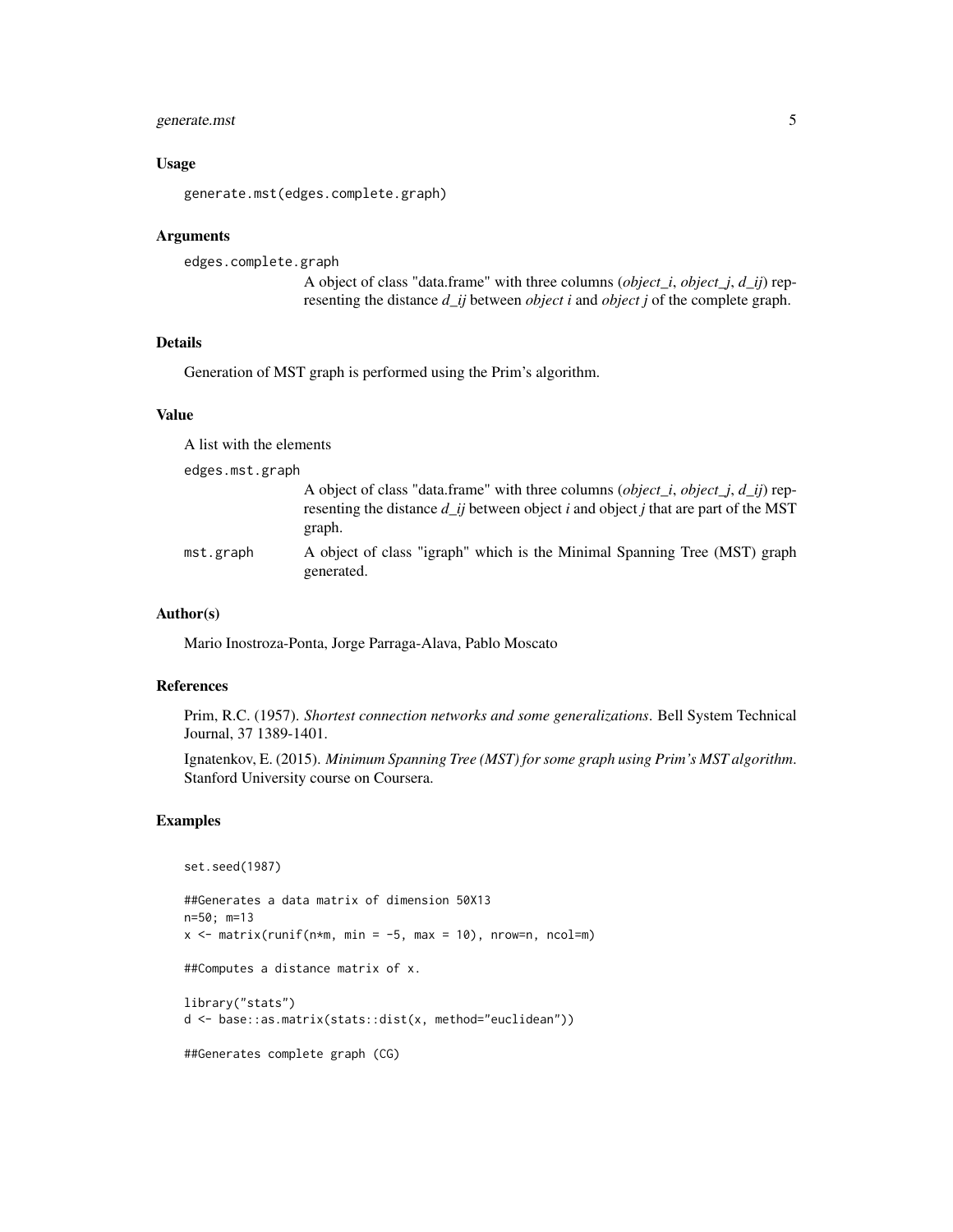#### <span id="page-5-0"></span>6 mst.knn

```
cg <- generate.complete.graph(1:nrow(x),d)
##Generates MST graph
mstree <- generate.mst(cg)
##Visualizing MST graph
plot(mstree$mst.graph, main="MST")
```

```
mst.knn Performs the MST-kNN clustering algorithm
```
# Description

Performs the MST-kNN clustering algorithm which generates a clustering solution with automatic *number of clusters* determination using two proximity graphs: Minimal Spanning Tree (MST) and k-Nearest Neighbor (*k*NN) which are recursively intersected.

To create MST, *Prim* algorithm is used. To create *k*NN, distance.matrix passed as input is considered.

#### Usage

mst.knn(distance.matrix, suggested.k)

# Arguments

| distance.matrix |                                                                                                                                                                                                                                                                        |
|-----------------|------------------------------------------------------------------------------------------------------------------------------------------------------------------------------------------------------------------------------------------------------------------------|
|                 | A numeric matrix or data. frame with equals numbers of rows and columns rep-<br>resenting distances between objects to group.                                                                                                                                          |
| suggested.k     | It is an optional argument. A numeric value representing the suggested number<br>of k-nearest neighbors to consider during the generating the kNN graph. Note<br>that, due to the algorithm operation, this number may be different during the<br>algorithm execution. |

#### Details

To see more details of how MST-kNN works refers to the [quick guide.](../doc/guide.html)

# Value

A list with the elements

| cnumber | A numeric value representing the number of clusters of the solution.         |
|---------|------------------------------------------------------------------------------|
| cluster | A named vector of integers from 1: cnumber representing the cluster to which |
|         | each object is assigned.                                                     |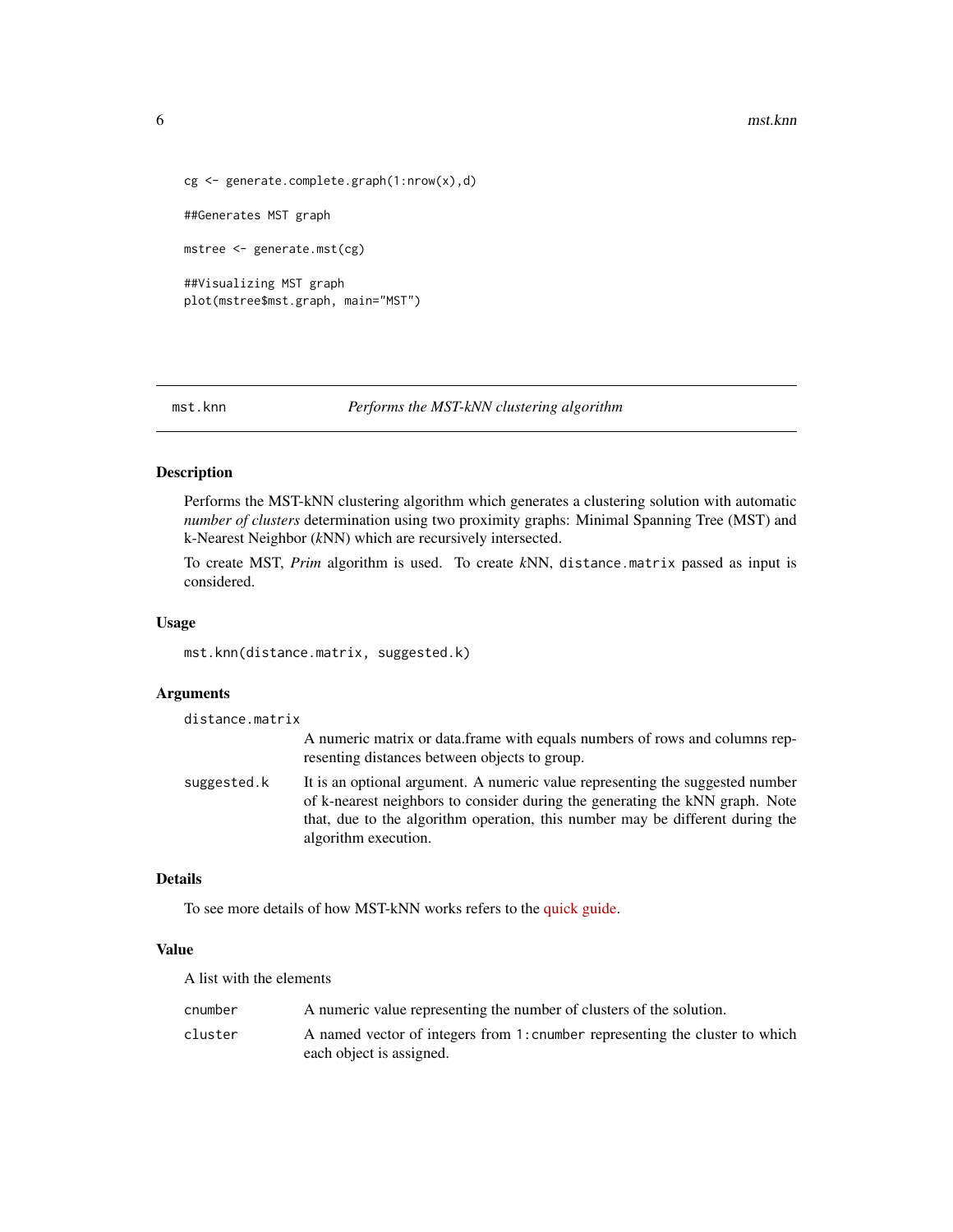#### mst.knn **7**

| partition | A partition matrix order by cluster where are shown the objects and the cluster<br>where they are assigned. |
|-----------|-------------------------------------------------------------------------------------------------------------|
| csize     | A vector with the cardinality of each cluster in the solution.                                              |
| network   | An object of class "igraph" as a network representing the clustering solution.                              |

# Author(s)

Mario Inostroza-Ponta, Jorge Parraga-Alava, Pablo Moscato

# References

Inostroza-Ponta, M. (2008). *An Integrated and Scalable Approach Based on Combinatorial Optimization Techniques for the Analysis of Microarray Data*. Ph.D. thesis, School of Electrical Engineering and Computer Science. University of Newcastle.

## Examples

```
set.seed(1987)
##load package
library("mstknnclust")
##Generates a data matrix of dimension 100X15
n=100; m=15
x \le - matrix(runif(n*m, min = -5, max = 10), nrow=n, ncol=m)
##Computes a distance matrix of x.
library("stats")
d <- base::as.matrix(stats::dist(x, method="euclidean"))
##Performs MST-kNN clustering using euclidean distance.
results <- mst.knn(d)
## Visualizes the clustering solution
library("igraph")
plot(results$network, vertex.size=8,
     vertex.color=igraph::clusters(results$network)$membership,
     layout=igraph::layout.fruchterman.reingold(results$network, niter=10000),
   main=paste("MST-kNN \n Clustering solution \n Number of clusters=", results$cnumber, sep="" ))
```